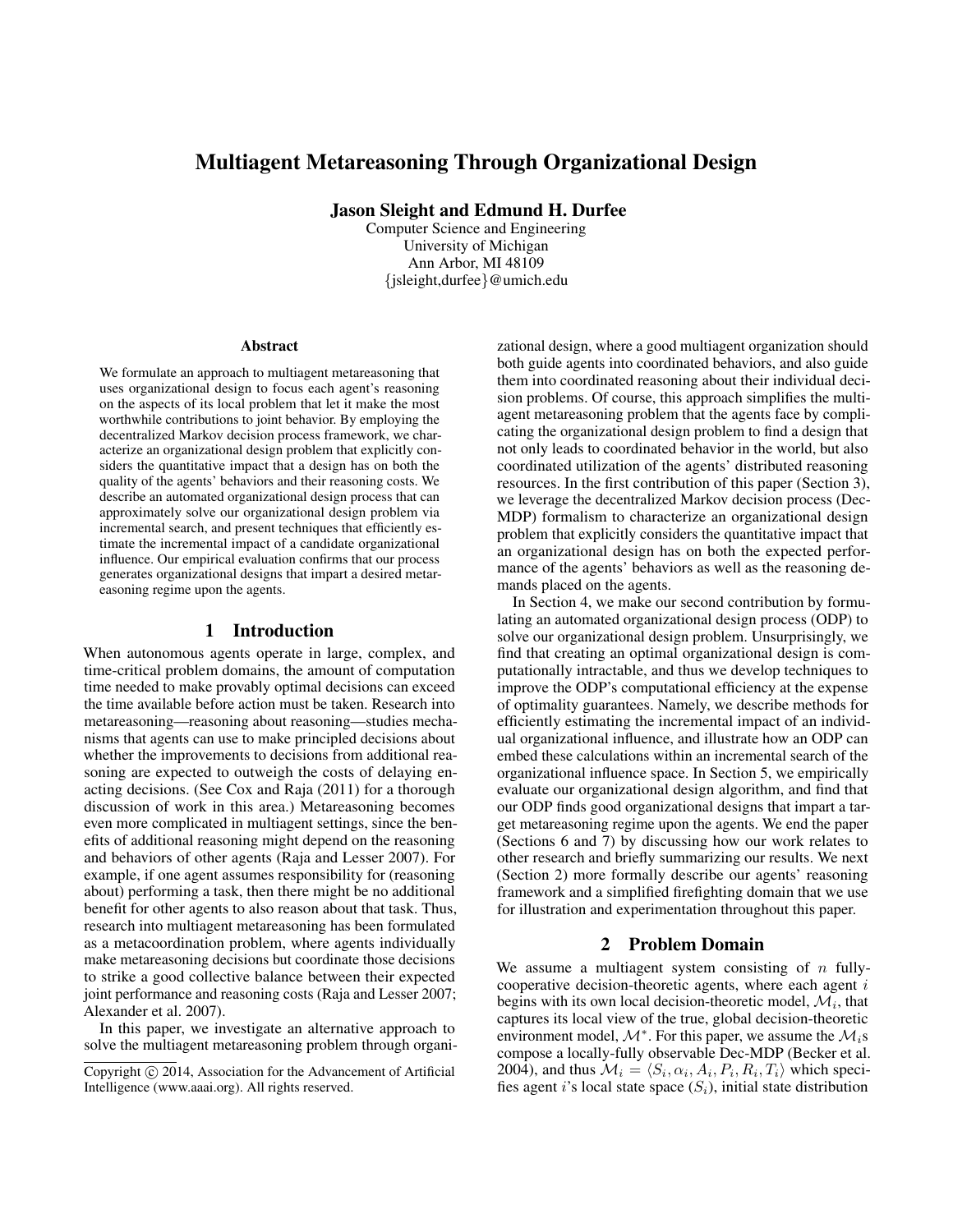|  |                |  |       |    | $I=2$ |
|--|----------------|--|-------|----|-------|
|  | A <sub>1</sub> |  |       | A2 |       |
|  |                |  |       |    |       |
|  |                |  | $I=3$ |    |       |

Figure 1: Example initial state in the firefighting grid world. Ai is the position of agent i, and  $I = x$  indicates a fire in that cell with intensity  $x$ . Darker shading indicates higher delay.

 $(\alpha_i)$ , action space  $(A_i)$ , transition function  $(P_i)$ , reward function  $(R_i)$ , and finite time horizon  $(T_i)$ . The various agents'  $\mathcal{M}_i$ s need not be independent, and there may be overlapping information (e.g., state factors) among the agents. Each agent can use its  $\mathcal{M}_i$  to calculate an optimal local policy  $\pi_i^*: S_i \times A_i \mapsto [0, 1]$  via any of the standard policy creation techniques (Puterman 1994). The joint policy is defined as  $\pi = \langle \pi_1^*, \cdots, \pi_n^* \rangle$ , which may or may not be jointly optimal depending on how the agents coordinate the construction of their local policies. The Q-value,  $Q^{\pi}(s, a)$ , is the expected cumulative reward of executing joint action  $a$  in global state s and then following joint policy  $\pi$ .

To illustrate a problem of this type, we reuse a simplified firefighting scenario (Sleight and Durfee 2013), where firefighting agents and fires to be fought are in a simulated grid world. The global state consists of: a system time; the locations of the agents; the fire intensity,  $I_c \in \mathbb{Z}^+$ , for each cell c; and a delay,  $\delta_c \in [0, 1]$ , for each cell c. Figure 1 shows an initial global state for a two-agent problem, where the locations of agents A1 and A2 are shown, along with the intensities of fires in the two cells with  $I_c > 0$ , and darker shaded cells have higher delay. An agent does not observe the position of the other agent, but otherwise can observe the global state. Each agent has 6 local actions: a NOOP action that only increments system time (as do all other actions); 4 possible movement actions (N, S, E, W) that move the agent one cell in the specified direction (into cell  $c$ ) with probability  $1 - \delta_c$ , and otherwise behaves like a NOOP; and a fight-fire (FF) action that decrements by 1 the intensity of the agent's current cell (to a minimum of 0) and otherwise behaves like a NOOP. Joint actions are defined as the combination of the agents' local actions. Movement actions are independent (agents can occupy the same location), but FF actions are not: the intensity of a cell only decreases by 1 even if multiple agents simultaneously fight a fire. The local reward for each agent in each state is the negative sum of fire intensities in that state, and agents plan for a fixed time horizon.

We also assume a temporally-extended environment, where the agents will solve a sequence of distinct problem episodes, and the environment returns to a fixed, recognizable state between episodes. For example, in the firefighting domain, in each episode the agents fight a set of fires and between episodes return to a state with no fires and where agents are back at their initial positions. Though the episodes are distinct, the benefit of a long-term organizational design relies on an ODP's ability to identify and codify repeated patterns of reasoning and interactions within and across the

episodes. For example, though fires usually are located in different cells each episode, an ODP might find patterns over which regions each agent should typically be responsible for and codify those patterns as organizational influences. This type of episodic behavior is prevalent in a wide range of domains such as emergency response, distributed sensor networks, supply chain management, and most traditional long-term organizations (e.g., a university or business).

## 3 Metareasoning Via Organizational Design

The idea that organizational designs can impact agents' reasoning and behaviors is well-established. For example, social laws (Shoham and Tennenholtz 1995) affect the reasoning that agents perform as well as the behaviors they execute. To our knowledge, however, no prior work has *explicitly* leveraged this capability within an ODP to *intentionally* impart a specific, desired metareasoning regime upon the agents, i.e., a specific tradeoff between the agents' reasoning costs and performance of their behaviors. In this section, we formulate an organizational design problem that quantitatively incorporates both the expected performance of the agents' behaviors as well as their expected reasoning costs to achieve those behaviors. In contrast to typical metareasoning approaches which try to dynamically assess the predicted benefit of additional reasoning (Hansen and Zilberstein 2001b), the fundamental idea of our approach is to have an ODP utilize its global view of the problem domain to identify high-performing behavior patterns, and then influence the agents to avoid *even thinking* about behaving counter to those patterns. For example, using its global perspective, an ODP might identify that agents should typically fight fires near their initial locations. It might then codify this pattern by restricting an agent from reasoning about fighting fires in distant cells, which imposes a metareasoning regime that trades computational speedup (due to never considering fighting fires in those distant cells) for small expected reward loss (in the rare cases that it should fight those fires).

We define an **organizational influence**,  $\Delta_i$ , as a modification to agent i's local problem description,  $\mathcal{M}_i$ , that either constrains the agent's local policy space, or re-prioritizes the agent's preferential ordering over its local policy space. An organizational design, Θ, is a set of organizational influences for each agent,  $\Theta \equiv \langle \theta_1, \cdots, \theta_n \rangle$ , where  $\theta_i \equiv \{ \Delta_i \}$ is the set of organizational influences for agent *i*. Let  $\pi^{|\Theta|} =$  $\langle \pi_1^{*|\theta_1}, \cdots, \pi_n^{*|\theta_n} \rangle$  refer to the agents' joint policy w.r.t.  $\Theta$ , where  $\pi_i^{*|\theta_i}$  refers to agent *i*'s optimal local policy w.r.t.  $\theta_i$ .

Leveraging Dec-MDP principles, we can quantitatively measure the performance of an organizational design Θ. The **operational reward** under  $\Theta$ ,  $\mathbb{R}_{Op}(\Theta)$ , is given by the expected joint reward of  $\pi^{|\Theta}$ :

$$
\mathbb{R}_{Op}(\Theta) \equiv \sum_{s \in S} \alpha(s) \sum_{a \in A} \pi^{|\Theta}(s, a) Q^{\pi^{|\Theta}}(s, a)
$$

Assuming agents reason in parallel, the operational reasoning cost under  $\Theta$ ,  $\mathbb{C}_{Op}(\Theta)$ , is given by the expected operational reasoning cost for an agent to calculate its individual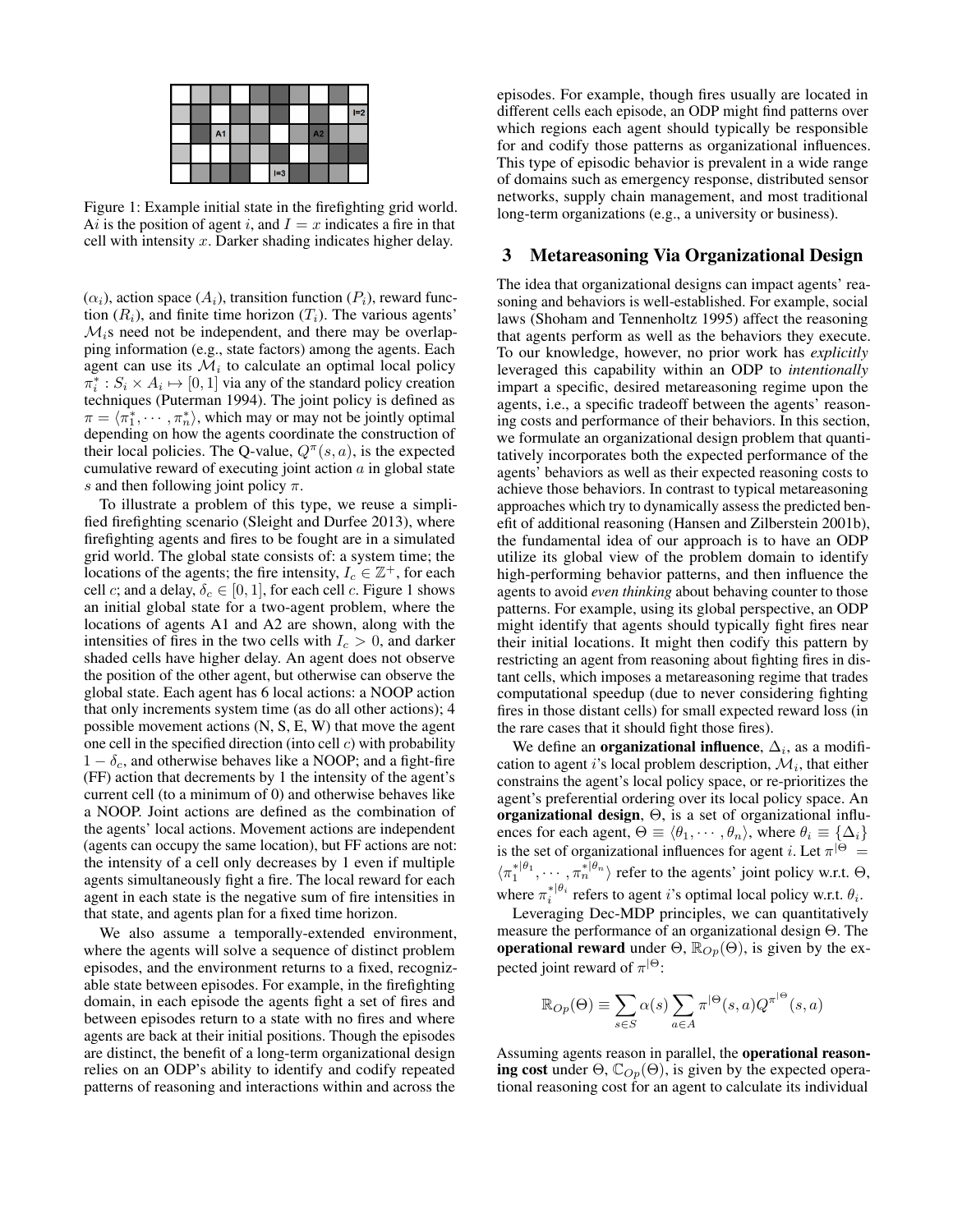$\pi_i^{*|\theta_i}$ , notated as  $C(\pi_i^{*|\theta_i})$ :

$$
\mathbb{C}_{Op}(\Theta) \equiv E_i[C(\pi_i^{*|\theta_i})]
$$

To measure the quality of the metareasoning regime imparted by Θ, we combine these metrics in the operational perfor**mance** of  $\Theta$ ,  $\mathbb{P}_{Op}(\Theta)$ , which is a function, f, of the operational reward and reasoning cost under Θ.

$$
\mathbb{P}_{Op}(\Theta) \equiv f(\mathbb{R}_{Op}(\Theta), \mathbb{C}_{Op}(\Theta))
$$
 (1)

∗|θ<sup>i</sup>

The specific form of  $f$  is defined by the problem domain, and f conveys information to the ODP so it can determine how it should trade off between  $\mathbb{R}_{Op}(\Theta)$  and  $\mathbb{C}_{Op}(\Theta)$ .

The optimal organizational design is given by  $\Theta^*$  =  $\argmax_{\Theta} \mathbb{P}_{Op}(\Theta)$ . Unfortunately, the space of possible  $\Theta$ s is intractably large for even small, simple domains, making direct enumeration infeasible. By our earlier definition, an organizational design is a set of constraints and re-prioritizations over the agents' policy spaces, and thus there is at least one organizational design for each possible total ordering of every subspace of the joint policy space, yielding  $|\Theta| = \sum_{i=1}^{|\pi|} \frac{|\pi|!}{(|\pi| - i)!} = O(|\pi|!)$  as a lower bound for the worst-case complexity, where  $|\pi| = O(|A_i| |S_i|^n)$ . In the next section, we describe several approximations an ODP can make to efficiently search through this space while still finding an organizational design that imparts a good (but not provably optimal) metareasoning regime upon the agents.

#### 4 Organizational Design Process

We focus on incremental search, and on techniques for computing the incremental impact of an individual influence, since as shown in Section 3 direct enumeration of the organizational design space is infeasible. We utilize a simple greedy hill-climbing search, although other incremental search algorithms (e.g., Monte Carlo, A<sup>∗</sup> , etc.) could be used instead. Characterizing the performance profiles of alternative incremental search algorithms as a function of a problem domain's operational performance topology is something we plan to consider in the future.

Naïvely, a greedy algorithm computes iteration 
$$
j + 1
$$
 as:  
\n
$$
\Theta^{j+1} = \Theta^j + \underset{\Delta_i, \forall i \in n}{\text{argmax}} \mathbb{P}_{Op}(\Theta^j + \Delta_i)
$$
\n(2)

where  $\Theta^j + \Delta_i \equiv \langle \theta_1^j, \cdots, \theta_i^j \cup \Delta_i, \cdots, \theta_n^j \rangle$ . Notice however, that Equation 2 requires recomputing the performance contribution of  $\Theta^j$  for each  $\mathbb{P}_{Op}(\Theta^j + \Delta_i)$ , which could waste substantial computational effort. If we can instead factor the calculation of  $\mathbb{P}_{Op}(\Theta^j + \Delta_i)$  into  $\mathbb{P}_{Op}(\Theta^j)$  and the conditional, incremental impact of  $\Delta_i$  w.r.t.  $\Theta^j$ , then we could avoid this redundant computation. We achieve this by linearly approximating  $\mathbb{P}_{Op}(\Theta^j + \Delta_i)$ . Assuming  $\mathbb{R}_{Op}$ ,  $\mathbb{C}_{Op}$ , and  $\mathbb{P}_{Op}$  are everywhere differentiable<sup>1</sup>, and abusing notation to write the linear approximations in traditional form, we get:

$$
\mathbb{R}_{Op}(\Theta^j + \Delta_i) \approx \mathbb{R}_{Op}(\Theta^j) + \Delta_i \cdot \frac{d\mathbb{R}_{Op}}{d\Theta^j}(\Theta^j)
$$

$$
\mathbb{C}_{Op}(\Theta^j + \Delta_i) \approx \mathbb{C}_{Op}(\Theta^j) + \Delta_i \cdot \frac{d\mathbb{C}_{Op}}{d\Theta^j}(\Theta^j)
$$

$$
\mathbb{P}_{Op}(\Theta^j + \Delta_i) \approx f(\mathbb{R}_{Op}(\Theta^j), \mathbb{C}_{Op}(\Theta^j)) +
$$

$$
\Delta_i \cdot \frac{d\mathbb{R}_{Op}}{d\Theta^j}(\Theta^j) \frac{\delta f}{\delta \mathbb{R}_{Op}}(\Theta^j) + \Delta_i \cdot \frac{d\mathbb{C}_{Op}}{d\Theta^j}(\Theta^j) \frac{\delta f}{\delta \mathbb{C}_{Op}}(\Theta^j)
$$

Substituting the above equations into Equation 2 yields:

$$
\Theta^{j+1} = \Theta^j + \underset{\Delta_i}{\text{argmax}} \left[ \Delta_i \cdot \frac{d \mathbb{R}_{Op}}{d \Theta^j} (\Theta^j) \frac{\delta f}{\delta \mathbb{R}_{Op}} (\Theta^j) \right] + \Delta_i \cdot \frac{d \mathbb{C}_{Op}}{d \Theta^j} (\Theta^j) \frac{\delta f}{\delta \mathbb{C}_{Op}} (\Theta^j) \right]
$$
(3)

which avoids redundantly computing how  $\Theta^j$  impacts the operational performance, and instead only computes the incremental impact of  $\Delta_i$  on operational performance.

We previously (Sleight and Durfee 2013) examined how to express organizational influences to decision-theoretic agents such that each influence has well-defined impact on the agents' reasoning processes, which we leverage here to delineate the space of influences an ODP can consider. In our prior work, we found that representing influences as modifications to factors of the agents' local decision problems (i.e.,  $S_i, \alpha_i, A_i, P_i, R_i$ , and  $T_i$ ) provides an expressive specification language that the agents can easily incorporate into their planning processes. In Sections 4.1 and 4.2, we describe a general methodology for efficiently computing  $\Delta_i \cdot \frac{dC_{Op}}{d\Theta^j}(\Theta^j)$ and  $\Delta_i \cdot \frac{d\mathbb{R}_{Op}}{d\Theta^j}(\Theta^j)$  respectively for any of our previously identified influence forms, and then in Section 4.3 we illustrate in detail how an ODP can implement this methodology for action influences.

## 4.1 Computing Incremental Reasoning Costs

 $\Delta_i \cdot \frac{dCo_p}{d\Theta^j}(\Theta^j)$  corresponds to the conditional impact to the agents' computational costs from adding  $\Delta_i$  w.r.t.  $\Theta^j$ . An agent's computational costs are determined by two primary factors (Littman, Dean, and Kaelbling 1995), the number of states in its planning problem and the number of edges in its state graph. Thus, determining incremental reasoning costs relies on determining the expected marginal costs of adding a new state/edge, and then calculating the expected change to the number of states and edges caused by adding  $\Delta_i$  into  $\Theta^j$ .

Our methodology for empirically estimating the marginal cost of a state and/or edge is as follows. We have an agent first use its local model  $\mathcal{M}_i$  to compute  $\pi_i^*$  in a set of episodes. We then create a modified version of  $\mathcal{M}_i$ , labeled as  $\mathcal{M}'_i$ , that contains the minimal number of edges between states such that the reachable state space from all possible initial states is unchanged, and the optimal policy is unchanged. We include the latter condition so that the bias of our estimate matches desired ODP behavior of removing non-optimal behaviors. The agent then solves the problem set again, but plans using  $\mathcal{M}_i$  instead of  $\mathcal{M}_i$ . Taking the relative computational difference between these experiments provides an empirical estimate of an edge's marginal cost. Additionally, since  $\mathcal{M}'_i$  is "minimally" connected, the relative computational difference across the episodes (which typically have different numbers of states), provides a good estimate of a state's marginal cost, i.e., "maximally" disentangles the cost of a state and the edges to connect it to the state space.

<sup>&</sup>lt;sup>1</sup>While the everywhere differentiable assumptions are theoretically required, in practice we have not found them necessary.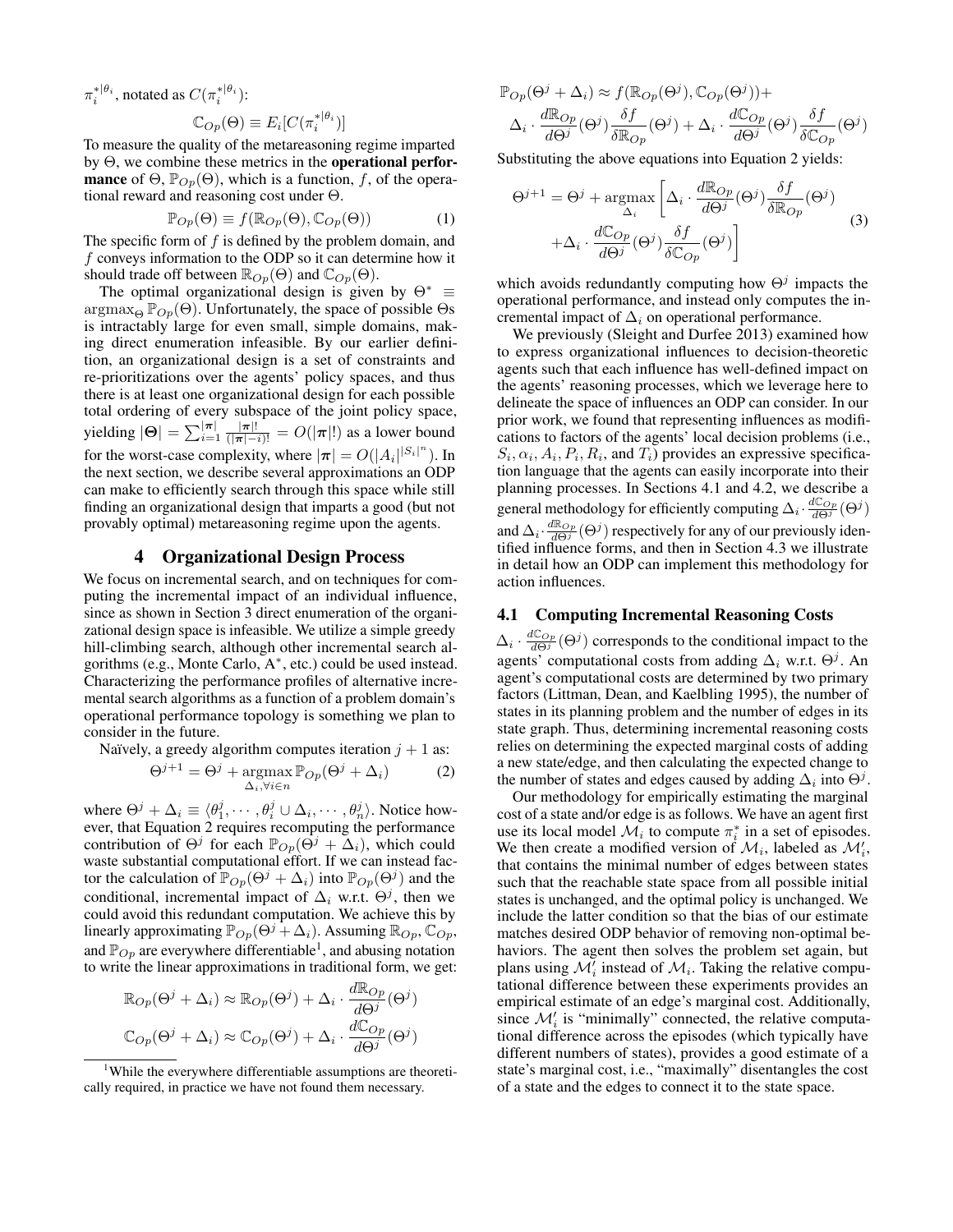

(a) CPU savings vs. # of edges removed from agent's problem



(b) CPU time for agent vs. # of states in agent's problem

| uur |  |
|-----|--|
|-----|--|

To demonstrate the use of this methodology, Figure 2 shows its application in the firefighting domain, using 300 randomly-generated episodes. For reference,  $\mathcal{M}'_i$  removes approximately 2.6 edges for every state. Taking the derivative of Figure 2a shows that an edge's marginal computational cost is approximately  $1.2e_i + 2000$  (ns), where  $e_i$  is the current number of edges. Taking the derivative of the  $\mathcal{M}'_i$  line in Figure 2b shows that a state's marginal cost is approximately  $5.28s_i + 3000$  (ns), where  $s_i$  is the current number of states. The exact values we found here are clearly only applicable for our agents' specific policy creation implementation within the firefighting domain; however, our methodology generalizes to any problem domain expressed as a Dec-MDP, and to any Dec-MDP solution techniques.

#### 4.2 Computing Incremental Reward

 $\Delta_i \cdot \frac{d\mathbb{R}_{Op}}{d\Theta^j}(\Theta^j)$  corresponds to the expected Q-value change from adding  $\Delta_i$  into  $\Theta^j$ . By definition,  $Q^{\pi}(s, a)$  only changes if  $\Delta_i$  alters either  $\pi$ , the immediate reward  $R(s, a)$ , or the transition probabilities  $P(s'|s, a)$ . Since alterations to  $R(s, a)$  or  $P(s'|s, a)$  also induce changes to  $\pi$  (and otherwise  $\Delta_i$ 's impact on Q-values is trivial to compute), we focus on how  $\Delta_i$  alters the agents' policy w.r.t.  $\Theta^j$ . While the ODP could do this by calculating  $\pi^{|\Theta^j+\Delta_i|}$  for each candidate organizational design, such an approach is computationally daunting given the complexity of computing optimal policies and the possible number of candidates. Instead, the insight we exploit is that an ODP can use its global view to com-

pute/estimate an optimal joint policy,  $\pi^*$ , once, and then should only consider candidate organizations that preserve this policy while steering agents away from taking, and even considering, behaviors outside of this policy. If the organization does not preclude  $\pi^*$ , then the calculation of  $\Delta_i$ 's impact to the agents' policy is independent of  $\Theta^j$ , and the ODP does not need to compute  $\pi^{|\Theta^j + \Delta_i|}$ . While the ODP (unavoidably) must still determine what good behaviors are by calculating an optimal joint policy, the ODP only need do this costly calculation once—rather than  $O(|\Delta_i|^2)$  times and then amortize those costs over all of the search iterations, which results in substantial computational savings.

#### 4.3 Action Influences

In this section, we illustrate how an ODP can apply our general methodology from Sections 4.1 and 4.2 to action influences. We chose to implement action influences because they are a particularly commonplace organizational mechanism in previous research (Shoham and Tennenholtz 1995; Pacheco and Carmo 2003; Horling and Lesser 2008). Note however, that prior work has not given explicit, quantitative consideration to how such influences affect the agents' metareasoning regime, which is our focus here.

An action influence,  $\Delta_i$ , that blocks action  $a_i$  from consideration in state  $s_i$ , removes one edge for each possible successor state upon taking  $a_i$  in  $s_i$ , and removes any nowunreachable states. By enumerating the successor states (via the transition function), an ODP can calculate the expected change to the number of edges,  $|E_i^{\Delta_i}|$ , and states  $|S_i^{\Delta_i}|$ , caused by adding  $\Delta_i$  to  $\Theta^j$ . Combining those quantities with our previous marginal cost estimates in Section 4.1 yields:

$$
\begin{split} \Delta_i \cdot \frac{d\mathbb{C}_{Op}}{d\Theta^j}(\Theta^j) = & \left(5.28|S_i^{\Theta^j}| + 3000\right)|S_i^{\Delta_i}| + \\ & \left(1.2|E_i^{\Theta^j}| + 2000\right)|E_i^{\Delta_i}| \end{split}
$$

where  $|S_i^{\Theta^j}|$  and  $|E_i^{\Theta^j}|$  are the expected number of states and edges respectively for agent i given that it conforms to  $\Theta^{j}$ .  $|S_i^{\Theta^j}|$  and  $|E_i^{\Theta^j}|$  are known from the previous search iteration, meaning this computation requires only  $O(|S_i^{successor}|)$ time for enumerating the successor state space.

The expected Q-value change associated with an action influence  $\Delta_i$ , that blocks action  $a_i$  from consideration in state  $s_i$ , is equal to the expected difference between the Q-value of  $a_i$  and the next best action. Mathematically this yields,

$$
\Delta_i \cdot \frac{d\mathbb{R}_{Op}}{d\Theta^j}(\Theta^j) = E_{s \mapsto s_i} \left[ \left( \left( \max_{a = \langle \cdot, a_i, \cdot \rangle} Q^{\pi^*}(s, a) \right) - \left( \max_{a' \neq \langle \cdot, a_i, \cdot \rangle} Q^{\pi^*}(s, a') \right) \right) x(s, a) \right]
$$

where (in a non-recurrent state space like the domains we consider here), an occupancy measure,  $x(s, a)$ , is equal to the probability of reaching state  $s$  and then executing action  $a$ , and is calculated via a dual problem representation (Kallenberg 1983). This computation requires  $O(|A||S|)$  time in the worst case, but the  $|S|$  term represents the number of states that map into  $s_i$  and will often be much less than the total number of global states.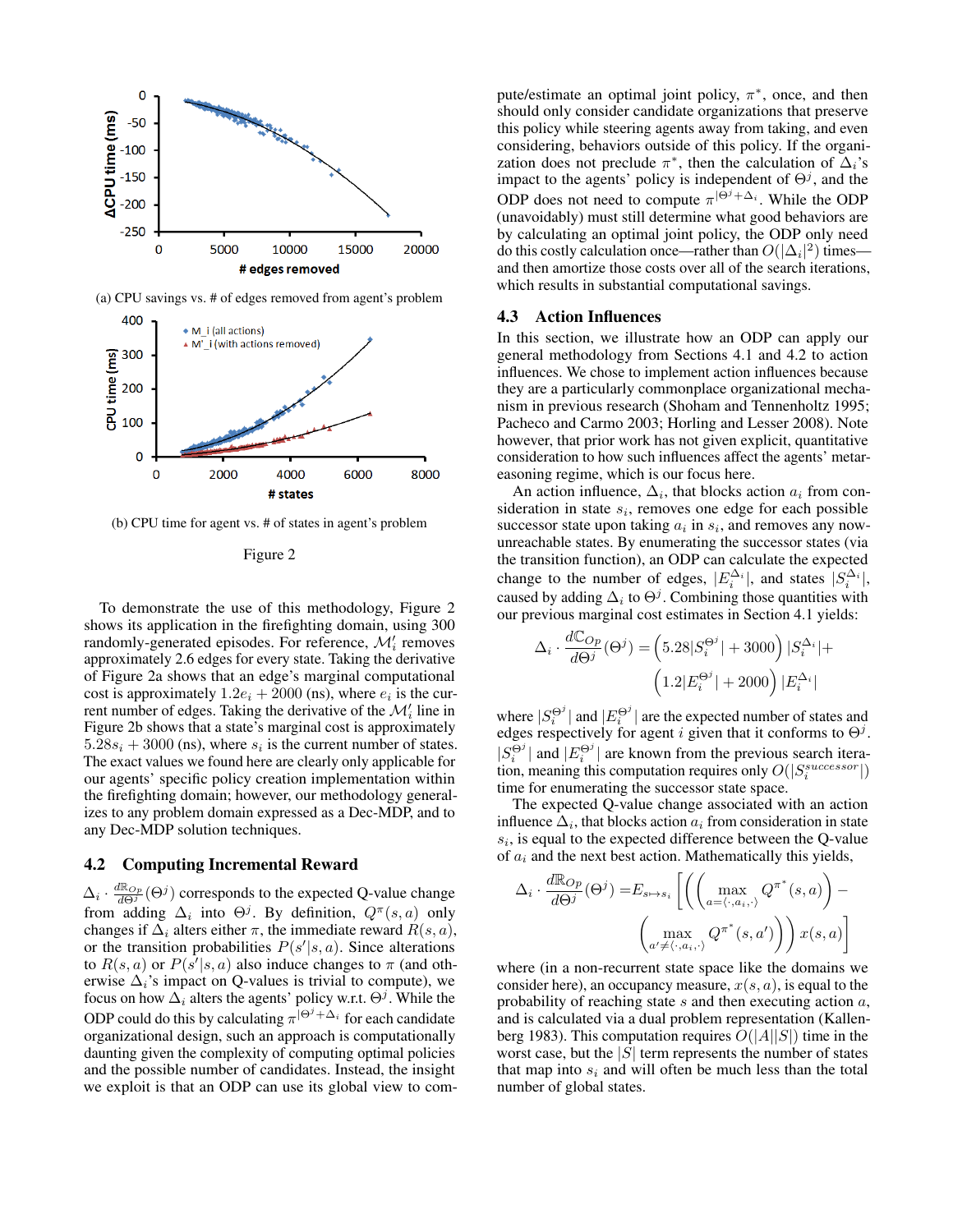# 5 Evaluation

We begin our evaluation by briefly describing some implementation details of our evaluation domain, and ODP. Our experiments use the firefighting domain as previously described in Section 2, where in each episode there are: two agents, who always begin in the initial locations in Figure 1; two fires, each with initial intensity independently and uniformly selected from  $\{1, 2, 3\}$ , and with a uniformly random, but distinct location; delay in each cell independently and uniformly chosen from  $[0, 1]$ ; and a time horizon of 10. Agents create their optimal local policies with respect to their organizationally augmented local model using CPLEX (IBM 2012) to solve a linear program (Kallenberg 1983). While the agents' individual planning problems in this domain are relatively simple, it is important to recognize that the difficulty of the ODP's problem instead stems from the complexity of the possible agent-interaction patterns, which given the breadth of ways agents' local models can interact, makes the firefighting domain interesting from an ODP perspective.

Previous research has shown that abstract organizational influences outperform detailed organizational micromanaging when agents possess local expertise (Dignum, Vázquez-Salceda, and Dignum 2005; Sleight and Durfee 2013). We incorporate this principle in two ways: first by presenting our ODP with a model where it only knows the mean cell delay as opposed to the specific delay of each cell for an episode, and second by having our ODP consider action influences for each agent  $i$ , that block an action,  $a_i$ , from an abstract local state,  $\hat{s}_i$ , where the abstraction drops all state factors excluding agent i's position. This abstraction was chosen to prevent the ODP from micromanaging the agents because it forces an influence to apply to broader situations. Finer abstractions would enable the ODP to find more refined organizational designs at the expense of greater ODP computation and/or overfitting (and *vice versa* for coarser abstractions).

Our ODP sampled and solved training problems from its domain model until it had stable estimates for  $\Delta_i \cdot \frac{d\mathbb{R}_{Op}}{d\Theta_i^j}(\Theta_i^j)$ , which took 300 samples in our experiments. To test our claim that our algorithm correctly finds an organizational design that imparts a desired metareasoning regime upon the agents, we explored a space of environments with a range of metareasoning tradeoff demands, parameterized by  $\mathbb{P}_{Op}(\Theta) = \mathbb{R}_{Op}(\Theta) - \mathbb{C}_{Op}(\Theta)/b$  for different values of b. We present results across  $\bar{b}$  values such that at extremely costly reasoning  $(b = 1E4)$  the ODP designs an organization where the agents only consider executing a single action (FF in this case), and at extremely low reasoning costs ( $b = 1E8$ ) designs an organization where every action the ODP expects an agent to ever want to execute is included. Note that the latter, 1E8Org will still exclude local actions that would never be sensible (e.g., fighting fires in distant cells that are always another agent's responsibility).

Unexpectedly, we found that our ODP was able to encode surprisingly nuanced organizational designs despite being limited to a space of abstracted influences. For example, the ODP frequently imposes unidirectional movements (see Figure 3), where an agent is allowed to consider moving into a cell, but the action to move back and in effect "undo" the



Figure 3: Agents' movement action influences in the bOrg with  $b = 1E6$ . An agent can move into a cell in a direction where it first passes a dotted line, but not a solid line.

previous action is blocked from consideration. This type of influence imparts a good metareasoning regime by forcing the agent to reason about complete, irreversible behavior trajectories rather than needlessly reasoning about reversing prior actions. These unidirectional movements also improve coordinated behavior by discouraging an agent from rushing to the other side of the grid (where the other agent is located) to fight a high-intensity fire since it would be unable to come back and fight an initially-closer fire. In the future, we plan to investigate whether irreversible task trajectories are an effective general-purpose organizational strategy (especially with respect to metareasoning issues), as well as the possibility of other overarching heuristic organizational principles.

To quantitatively determine the expected joint reward and agent computational cost characteristics of each organizational design, we gave the agents a sequence of 1500 test problem episodes randomly sampled from  $\mathcal{M}^*$  and had them utilize each of the organizational designs (as well as a local baseline with no organizational influences) in each of the episodes. We focus on mean performance over all problems not only to smooth out the inherent randomness of the episodes but also to emphasize that organizations are designed for long-term use over an extended time frame. Figures 4a and 4b show the mean  $\mathbb{R}_{Op}$  and  $\mathbb{C}_{Op}$  respectively over the 1500 test episodes for each of the bOrgs and the local baseline. These graphs show that as our organizational design algorithm faces different target metareasoning tradeoffs (i.e., values of  $b$ ), the organizational designs it creates have monotonically increasing performance properties in both  $\mathbb{R}_{Op}$  and  $\mathbb{C}_{Op}$ . That is, as computation becomes cheaper (b increases), the algorithm creates organizational designs that induce the agents to consider more actions (and thus utilize more computation), which yields increased expected joint reward. We also observe that these bOrgs, which are limited to influences that only remove actions from consideration, do not lead to agents finding better policies than they otherwise would have ( $\mathbb{R}_{Op}$  of the *b*Orgs do not surpass the local baseline), but find these policies with significantly less computation (lower  $\mathbb{C}_{Op}$ ). In Figure 4c, we use the expected  $\mathbb{R}_{Op}$  and  $\mathbb{C}_{Op}$  data to calculate the metareasoning regime imparted upon the agents by the organizations as a function of tradeoff parameterizations. This graph shows that, for any target tradeoff parameterization  $\beta$ , the best organizational design (i.e., maximizing the y-axis) is approximately the  $bOrg$  our algorithm generates with  $b = \beta$ , which confirms that our ODP designs organizations that approximately optimize the tradeoff represented in the f function within  $\mathbb{P}_{Op}$ .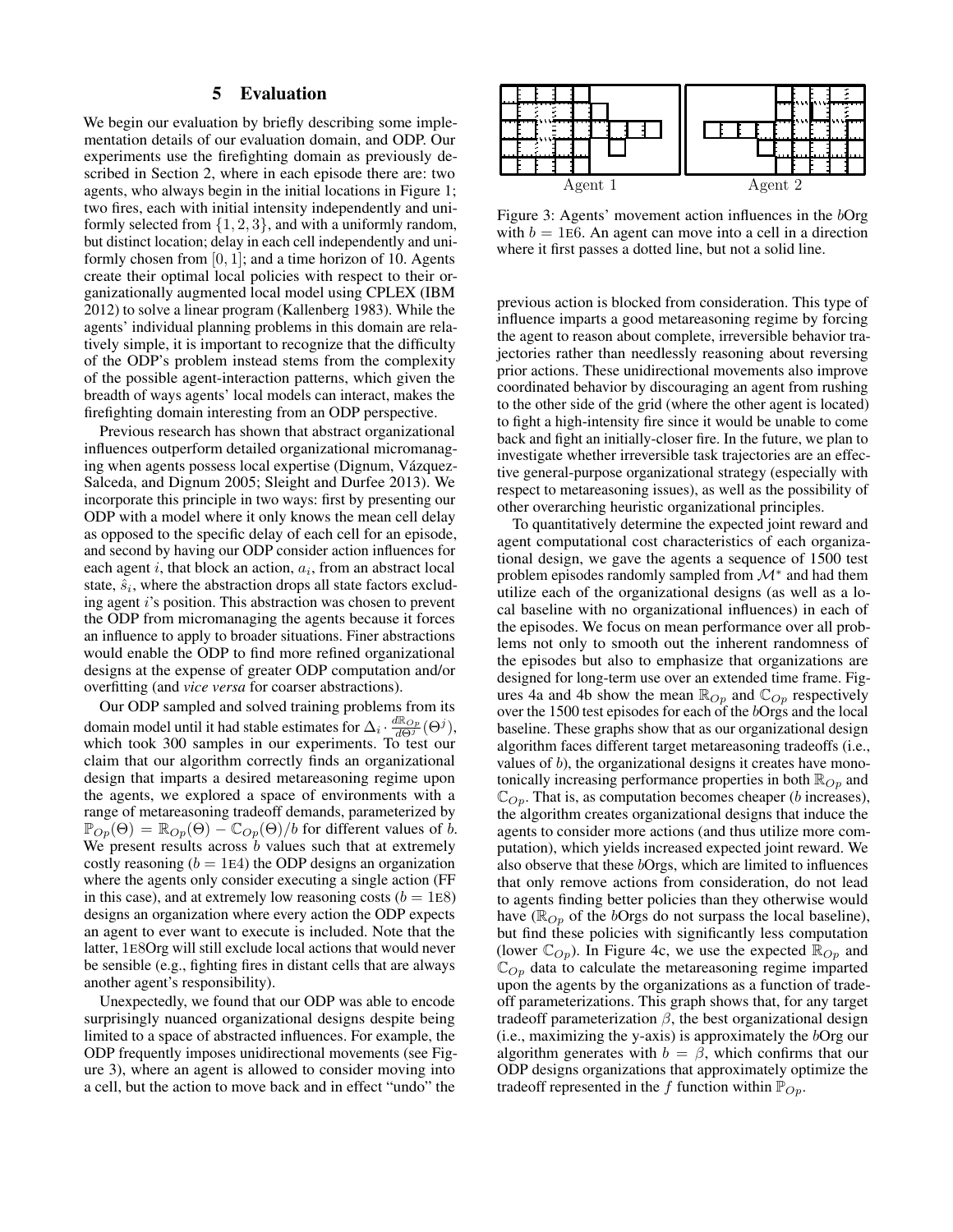

(c) Example imparted metareasoning regimes for bOrgs and local baseline as a function of tradeoff parameterization

Figure 4

#### 6 Related Work

Our work in this paper resides in the intersection of three fields of study: multiagent metareasoning, organizational modeling, and multiagent sequential decision making. Multiagent metareasoning (see Cox and Raja (2011) for a contemporary snapshot of the field) has largely treated the problem as a decentralized coordination problem, where agents model each others' reasoning processes and pass pertinent information among themselves so as to decide how best to coordinate the use of their reasoning resources. In contrast, the work we present here centralizes the problem in the ODP, amortizing the costs associated with centralization by constructing long-term metareasoning regimes about which parts of the joint problem are worthwhile for each agent to reason about given its ongoing organizational role. Thus, for specific problem instances, our algorithm's resulting solution might be suboptimal both in terms of circumscribing agents' reasoning and coordinating the timing of that reasoning, but for long-term systems, the amortized computational cost for our ODP to design an organization could be much less than the agents' costs to determine how to balance their reasoning and behaviors for each individual problem instance.

Organizational modeling research (see Dignum and Padget (2012) for a comprehensive overview) has typically focused on how to marshal agents to work together to achieve collective goals none would have achieved alone, by defining the roles, norms, interaction protocols, etc. that agents should follow. The organizational constructs thus might focus agents on considering particular tasks and interactions, and hence might simplify their reasoning. In this context, the work that we describe here, while so far lacking in the richness of modeling constructs considered in much organizational modeling research, provides a basis for raising this otherwise overlooked impact of an organizational design on agent reasoning to explicit consideration.

Given the general intractability of optimally solving decentralized decision problems, multiagent sequential decision making research has investigated a variety of algorithmic techniques for approximating, simplifying, and decoupling agents' reasoning (Hansen and Zilberstein 2001a; Witwicki and Durfee 2010; Velagapudi et al. 2011; Durfee and Zilberstein 2012; Oliehoek et al. 2013; Zhang and Lesser 2013). Rather than directly contributing to this body of techniques, our work instead emphasizes a strategy for analyzing patterns of joint behavior to selectively modify the problems agents solve. This idea has been used before to bias agents to separately find solutions that have joint benefit, through, for example, reward shaping (Agogino and Tumer 2005), transition shaping (Witwicki and Durfee 2010), organizational influence (Sleight and Durfee 2013), and hand-encoded domain knowledge (Oliehoek, Whiteson, and Spaan 2013) but that prior work did not explicitly factor quantitative impacts on agent reasoning when designing modifications to agents' local models. Recent work on optimal reward functions (Bratman et al. 2012) is a single-agent exception in that it does shape reward functions to fit an agent's cognitive limitations, but that work optimizes behavior given fixed limitations, rather than balancing behavioral benefits against reasoning costs as in our approach.

### 7 Conclusion

In this paper, we leveraged the Dec-MDP formalism to characterize a quantitative organizational design problem that explicitly considers both the performance of the agents' behaviors and their computational costs. We presented techniques for efficiently, approximately solving this problem through the use of incremental search, and showed how an ODP can compute the expected incremental impact of an individual influence. Our empirical evaluation confirmed that our algorithm creates organizational designs that impart a target metareasoning regime upon the agents. In the future, we plan to expand our algorithm to other organizational influence forms such as shaping the agents' state representations, transition functions, and reward functions.